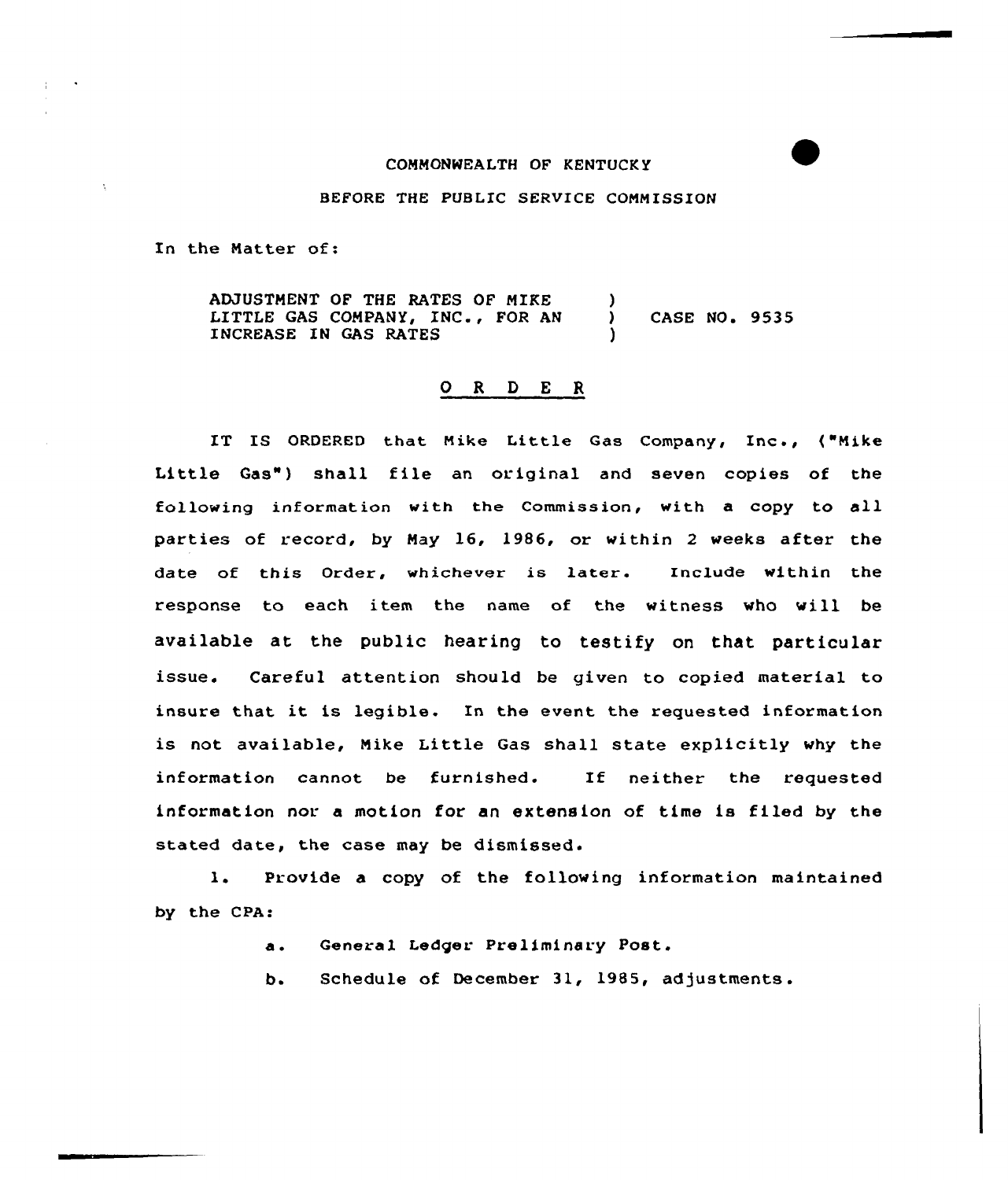2. With reference to the 1985 Annual Report:

a. Page <sup>2</sup> — Explain the circumstance which resulted in the \$29,563 negative cash balance and provide <sup>a</sup> list of uncashed checks issued by Mike Little Gas showing the check number, date, amount, and payee.

b. Page 2 — Explain the circumstances which resulted in the Accounts Receivable of \$500 from Mike Little, \$10,831 from Elzie Neeley Gas Company, Inc., and \$6,549 from Phelps Gas Company, and state the date(s) that these amounts are expected to be collected.

c. Page 2 - Explain the circumstances which resulted in the \$8,364 prepayment for Engineering Services.

d. Page 7 — Provide an explanation of the purpose of each of the Notes Payable to Mike Little.

3. With reference to Exhibit 1, page 3, of the application, explain why ACRS and DDB depreciation were used for purposes of reporting to the Commission and provide any evidence deemed appropriate as to why an adjustment should not be made to reflect straight-line depreciation on the undepreciated balance for the remaining useful life of each asset affected.

4. For each full-time and part-time employee, provide the following information:

a. Number of regular hours worked in 1985.

b. Number of overtime hours worked in 1985.

c. Wages-rates in effect for each employee. Show the date of each wage change and indicate the number of regular and overtime hours applicable to each wage-rate.

 $-2-$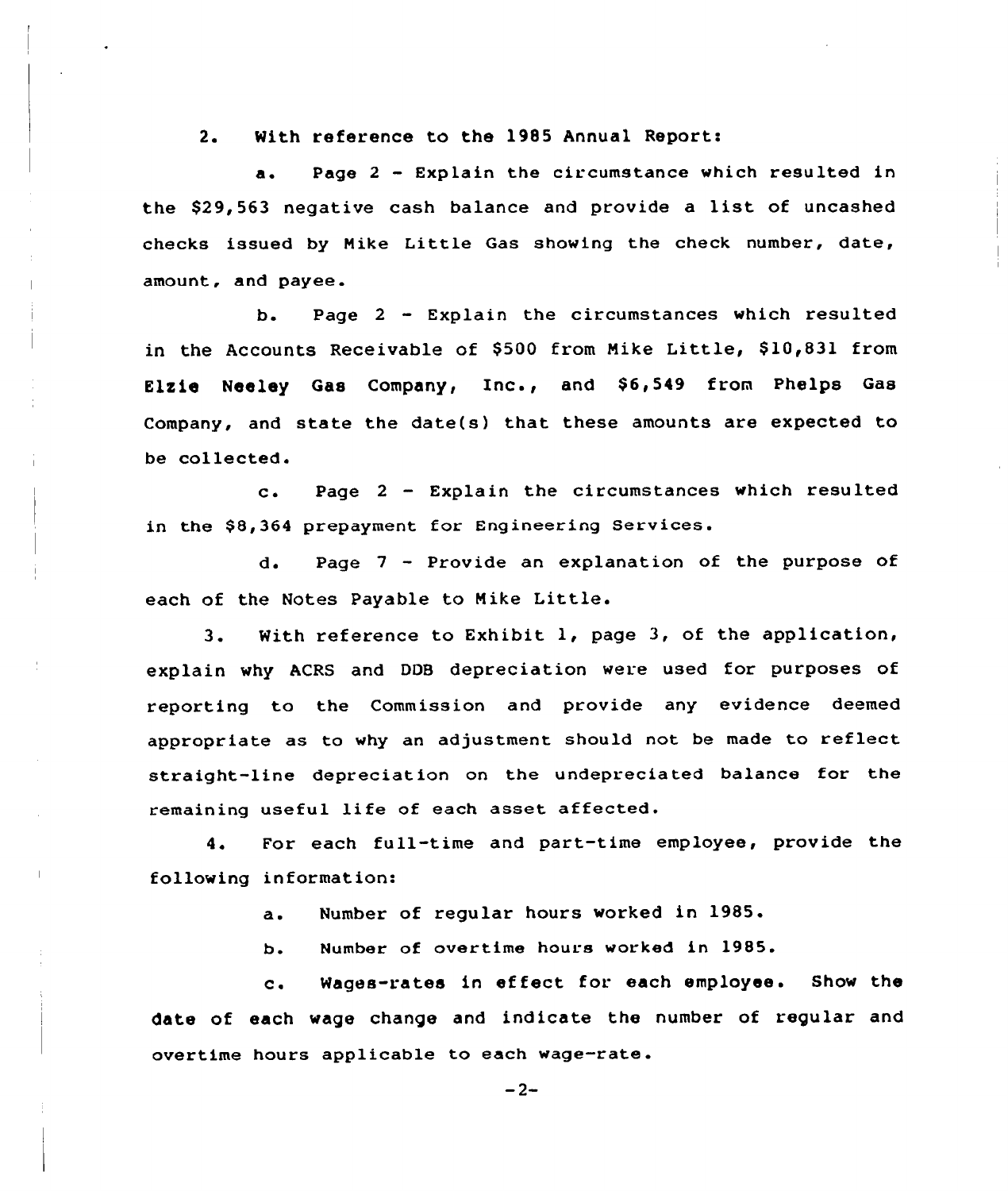5. Provide the invoices/receipts supporting the following test-year reported expense levels for the following accountsi

a. Outside Services Employed - \$8,331.

b. Property Insurance  $-$  \$11,258.

c. Natural Gas Purchases - \$226,981.

d. Transportation Expense - \$5,066.

e. Niscellaneous General Expenses — All invoices exceeding \$200.

f. Property Tax  $-$  \$723.

6. With reference to test-year rent expense of \$9,450, provide a schedule showing each asset that is rented and the monthly rental fee. For the office rent, explain how the monthly rent was determined.

7. With reference to Injuries and Damages Expense of \$ 4,345, explain how the cash theft loss was allocated among the companies operated from the same office. If there was no allocation, explain why the full amount was expensed to Nike Little Gas.

8. State the asset(s) represented by the \$25,000 balance in Non-Utility Property — Net.

9. With reference to Exhibit 5, page 2, item no. 7, of the application, provide the following information:

a. Indicate the account in the 1985 Annual Report to which the 89,886 in interest expense was charged.

b. Reconcile the amounts and payees listed with those shown on page 7 of the 1985 Annual Report.

10. Refer to Exhibit 3, page 1, and explain and show calculations for adjustment nos. 1 and 2 in connection with the present

 $-3-$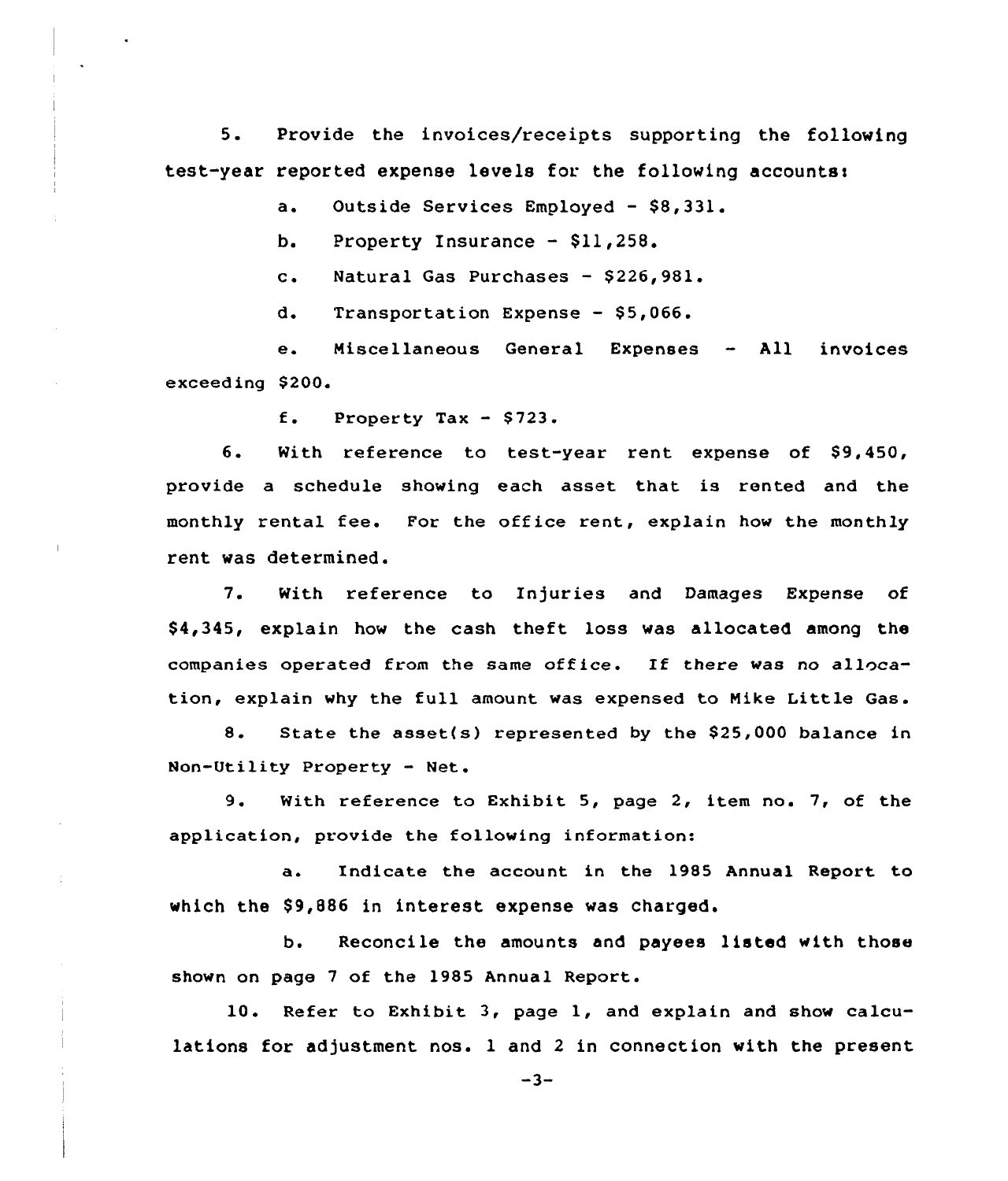revenue and proposed revenue calculations in the billing analysis in Exhibit 4, page 1.

ll. How many miles of pipeline comprise the Nike Little Gas? What percentage is steel? Plastic?

12. For that portion of Nike Little Gas that is steel describe the corrosion control program implemented. Who is the person employed by Mike Little Gas qualified in corrosion control2 What is the proposed construction schedule to replace the remaining steel pipe with plastic?

13. Why hasn't Nike Little Gas provided annual meter test reports to the Commission for <sup>1984</sup> and 1985? Describe Nike Little Gas' meter test program.

14. Provide separately for 1984 and 1985 the following information: total number of meters in service; total number of meter tests made; number and amount of refunds made due to meters registering fast; number of customers billed for slow meters and the total amount billed for.

15. Is Nike Little Gas current in its purchased gas bill with its supplier? If not, why and what is the amount of arrearage, broken down between principal and interest.

16. On Page <sup>2</sup> of Exhibit <sup>1</sup> of the application Nike Little Gas provides "bad debts" of \$4,039.82. Describe the company' procedures in determining a "bad debt" and the steps pursued to collect the debt. Are other debts included herein in addition to uncollectible customer accounts? If so, what are they?

$$
-4-
$$